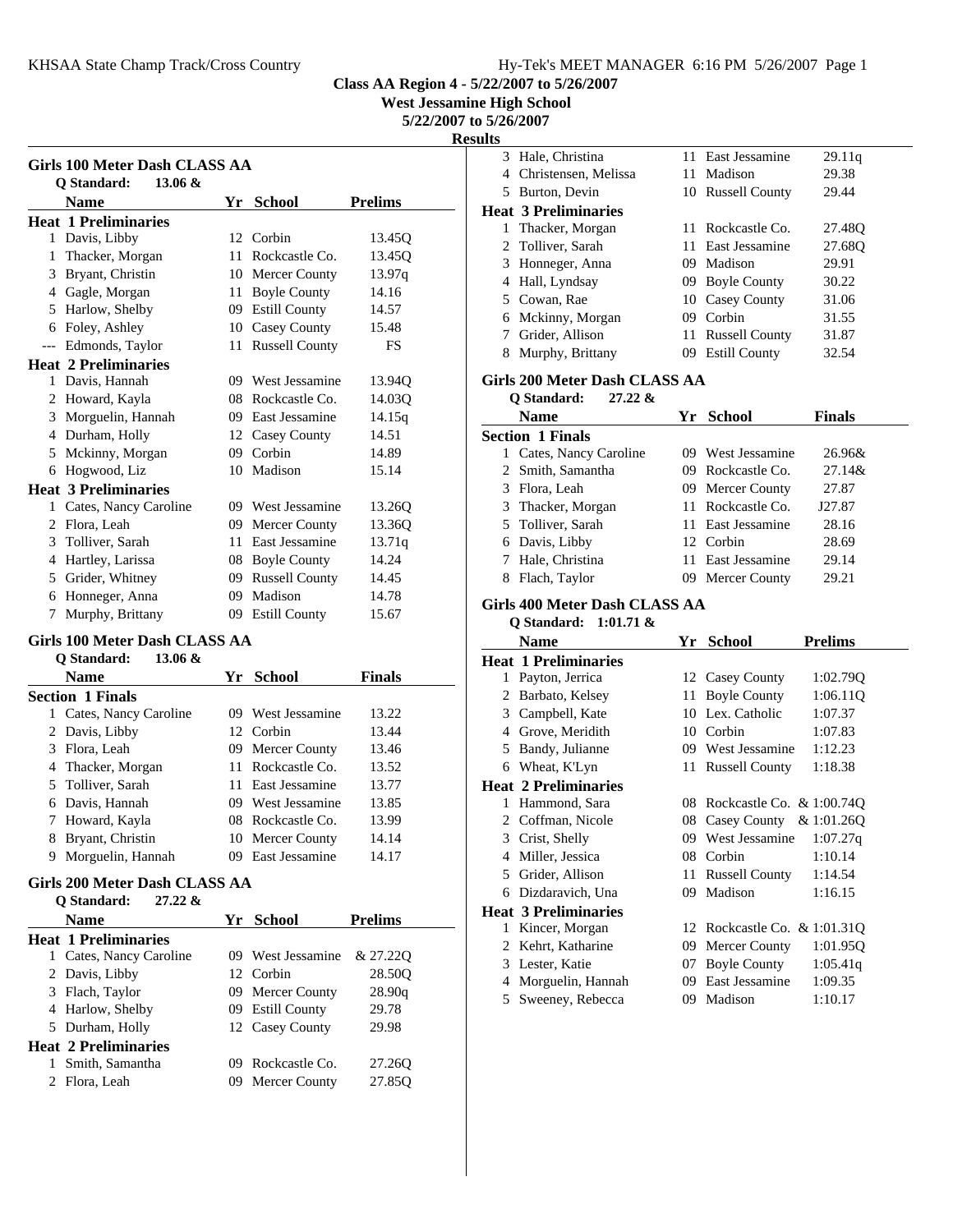**Class AA Region 4 - 5/22/2007 to 5/26/2007**

**West Jessamine High School**

**5/22/2007 to 5/26/2007**

### **Results**

| Girls 400 Meter Dash CLASS AA<br>O Standard: $1:01.71$ & |  |                     |               |  |
|----------------------------------------------------------|--|---------------------|---------------|--|
| <b>Name</b>                                              |  | Yr School           | <b>Finals</b> |  |
| <b>Section 1 Finals</b>                                  |  |                     |               |  |
| Hammond, Sara                                            |  | $08$ Rockcastle Co. | $1:00.54\&$   |  |
| 2 Kincer, Morgan                                         |  | 12. Rockcastle Co.  | $1:00.79\&$   |  |
| 3 Payton, Jerrica                                        |  | 12 Casey County     | $1:00.95\&$   |  |
| 4 Kehrt, Katharine                                       |  | 09 Mercer County    | $1:01.51\&$   |  |
| 5 Coffman, Nicole                                        |  | 08 Casey County     | 1:02.19       |  |
| Barbato, Kelsey                                          |  | 11 Boyle County     | 1:04.57       |  |
| Lester, Katie                                            |  | <b>Boyle County</b> | 1:09.79       |  |

#### **Girls 800 Meter Run CLASS AA Q Standard: 2:27.28 &**

|    | $\sigma$ Standard: 2:27.20 $\alpha$ |     |                       |               |
|----|-------------------------------------|-----|-----------------------|---------------|
|    | <b>Name</b>                         | Yr. | <b>School</b>         | <b>Finals</b> |
|    | <b>Section 1</b>                    |     |                       |               |
| 1  | Lee, Jenna                          | 10- | Casey County          | $2:24.92\&$   |
| 2  | Shearer, Adrianne                   | 10  | West Jessamine        | 2:28.07       |
| 3  | Wesley, Emily                       | 09  | <b>Boyle County</b>   | 2:32.78       |
| 4  | Kempf, Faith                        | 09  | West Jessamine        | 2:36.09       |
| 5  | Crowell, Loran                      | 11  | Mercer County         | 2:36.48       |
| 6  | McQueary, Ella                      | 08  | Rockcastle Co.        | 2:38.21       |
| 7  | Kerbaugh, Abby                      | 09  | <b>Boyle County</b>   | 2:40.08       |
| 8  | Hunter, Michaela                    | 06  | Rockcastle Co.        | 2:42.71       |
| 9  | Christensen, Kayla                  |     | 08 Madison            | 2:42.72       |
| 10 | Helton, Jordan                      | 09  | Mercer County         | 2:46.54       |
| 11 | White, Bethany                      | 10. | Corbin                | 2:49.81       |
| 12 | Grider, Suzanne                     | 11  | <b>Russell County</b> | 2:55.34       |
| 13 | Champlain, Lindsay                  | 10  | Corbin                | 2:59.10       |
| 14 | Wheat, K'Lyn                        | 11  | <b>Russell County</b> | 3:03.84       |
|    |                                     |     |                       |               |

## **Girls 1600 Meter Run CLASS AA**

#### **Q Standard: 5:31.39 &**

|           | <b>Name</b>        | Yr  | <b>School</b>     | <b>Finals</b> |
|-----------|--------------------|-----|-------------------|---------------|
| Section 1 |                    |     |                   |               |
|           | Hunter, Michaela   |     | 06 Rockcastle Co. | 5:38.01       |
| 2         | Shearer, Adrianne  |     | 10 West Jessamine | 5:40.39       |
| 3         | Boitnott, Lindsey  |     | 12 Boyle County   | 6:00.73       |
| 4         | Christensen, Kayla | 08. | Madison           | 6:07.64       |
| 5         | Jennings, Mary     |     | 10 East Jessamine | 6:18.88       |
| 6         | Gabbard, Deana     |     | 09 Rockcastle Co. | 6:19.06       |
| 7         | Crowell, Jessica   |     | 09 Mercer County  | 6:30.22       |
| 8         | Hollins, Emily     | 10  | Corbin            | 6:42.28       |
| 9         | Robinson, Hannah   |     | 10 Corbin         | 6:48.61       |
| 10        | Tyler, Amber       |     | 10 Mercer County  | 6:51.93       |
| 11        | Franklin, Megan    |     | 12 Russell County | 6:53.02       |
| 12        | Winter, Jacqueline | 11  | East Jessamine    | 7:04.65       |
|           |                    |     |                   |               |

#### **Girls 3200 Meter Run CLASS AA Q Standard: 12:22.81 &**

| O Standard: $12:22.81 \&$ |                            |               |  |
|---------------------------|----------------------------|---------------|--|
| <b>Name</b>               | Yr School                  | <b>Finals</b> |  |
| <b>Section 1</b>          |                            |               |  |
| 1 Hunter, Michaela        | 06 Rockcastle Co. 13:05.24 |               |  |
| 2 Hollingshead, Kharri    | 12 West Jessamine 13:13.27 |               |  |
|                           |                            |               |  |

| c  |                     |     |                   |          |
|----|---------------------|-----|-------------------|----------|
|    | 3 Crist, Beth       |     | 10 West Jessamine | 13:29.89 |
|    | 4 McLetchie, Shawna |     | 12 Lex. Catholic  | 13:40.57 |
|    | 5 Jennings, Mary    |     | 10 East Jessamine | 14:15.12 |
|    | 6 Brooks, Elizabeth |     | 09 Mercer County  | 14:35.88 |
|    | 7 Gabbard, Deana    |     | 09 Rockcastle Co. | 15:04.69 |
|    | 8 Robinson, Hannah  |     | 10 Corbin         | 15:14.99 |
| 9. | Mason, Camille      |     | 10 Lex. Catholic  | 15:30.23 |
|    | 10 Hollins, Emily   | 10. | Corbin            | 15:31.41 |
|    | --- Marx, Nicole    |     | 11 East Jessamine | DNF      |
|    |                     |     |                   |          |

## **Girls 100 Meter Hurdles CLASS AA**

| O Standard:<br>16.96 &                  |    |                       |                    |
|-----------------------------------------|----|-----------------------|--------------------|
| <b>Name</b>                             |    | Yr School             | <b>Prelims</b>     |
| <b>Heat 1 Preliminaries</b>             |    |                       |                    |
| Baughman, Clarissa<br>1                 | 11 | Mercer County         | 18.34Q             |
| 2 Cartner, Janelle                      | 12 | West Jessamine        | 18.91 <sub>O</sub> |
| 3 Jones, Meredith                       | 12 | <b>Boyle County</b>   | 20.25              |
| 4 Wu, Aurora                            | 09 | Madison               | 21.14              |
| Murphy, Tiffany<br>---                  | 10 | Casey County          | FS                 |
| <b>Heat 2 Preliminaries</b>             |    |                       |                    |
| Evans, Allison<br>1.                    | 11 | West Jessamine        | 17.43Q             |
| 2 Hale, Stephanie                       | 09 | East Jessamine        | 18.39Q             |
| Jameson, Nicole<br>3                    | 10 | <b>Boyle County</b>   | 19.71q             |
| 4 White, Bethany                        | 10 | Corbin                | 20.17q             |
| Ayres, Brianne<br>5                     |    | 09 Estill County      | 23.33              |
| Pyle, Ashley<br>6                       |    | 10 Mercer County      | 24.93              |
| <b>Heat 3 Preliminaries</b>             |    |                       |                    |
| McKinney, Sarah<br>1                    | 10 | Rockcastle Co.        | & 16.13Q           |
| 2 Weddle, Kara                          | 11 | Casey County          | 17.44 <sub>O</sub> |
| Copley, Michelle<br>3                   | 11 | <b>Russell County</b> | 18.51q             |
| Winter, Jacqueline<br>4                 | 11 | East Jessamine        | 21.25              |
| Tinsley, Brittany<br>5                  | 12 | Madison               | 21.27              |
| 6 Champlain, Lindsay                    | 10 | Corbin                | 21.28              |
| Sneller, Brittany<br>7                  |    | 12 Estill County      | 23.17              |
| <b>Girls 100 Meter Hurdles CLASS AA</b> |    |                       |                    |
| Q Standard:<br>16.96 &                  |    |                       |                    |
| <b>Name</b>                             |    | Yr School             | <b>Finals</b>      |
| <b>Section 1 Finals</b>                 |    |                       |                    |
| McKinney, Sarah<br>1                    | 10 | Rockcastle Co.        | 16.40&             |
| Evans, Allison<br>2                     | 11 | West Jessamine        | 17.42              |
| 3<br>Weddle, Kara                       | 11 | <b>Casey County</b>   | 18.07              |

4 18.34 Hale, Stephanie 09 East Jessamine 5 Copley, Michelle 11 Russell County 18.44 6 Baughman, Clarissa 11 Mercer County 18.48 7 Jameson, Nicole 10 Boyle County 18.64 8 Cartner, Janelle 12 West Jessamine 18.79 9 White, Bethany 10 Corbin 19.63

1 Murphy, Tiffany 10 Casey County 51.59Q 2 Evans, Allison 11 West Jessamine 52.61Q

**Name Prelims Yr School**

**Girls 300 Meter Hurdles CLASS AA**

**Q Standard: 49.49 &**

**Heat 1 Preliminaries**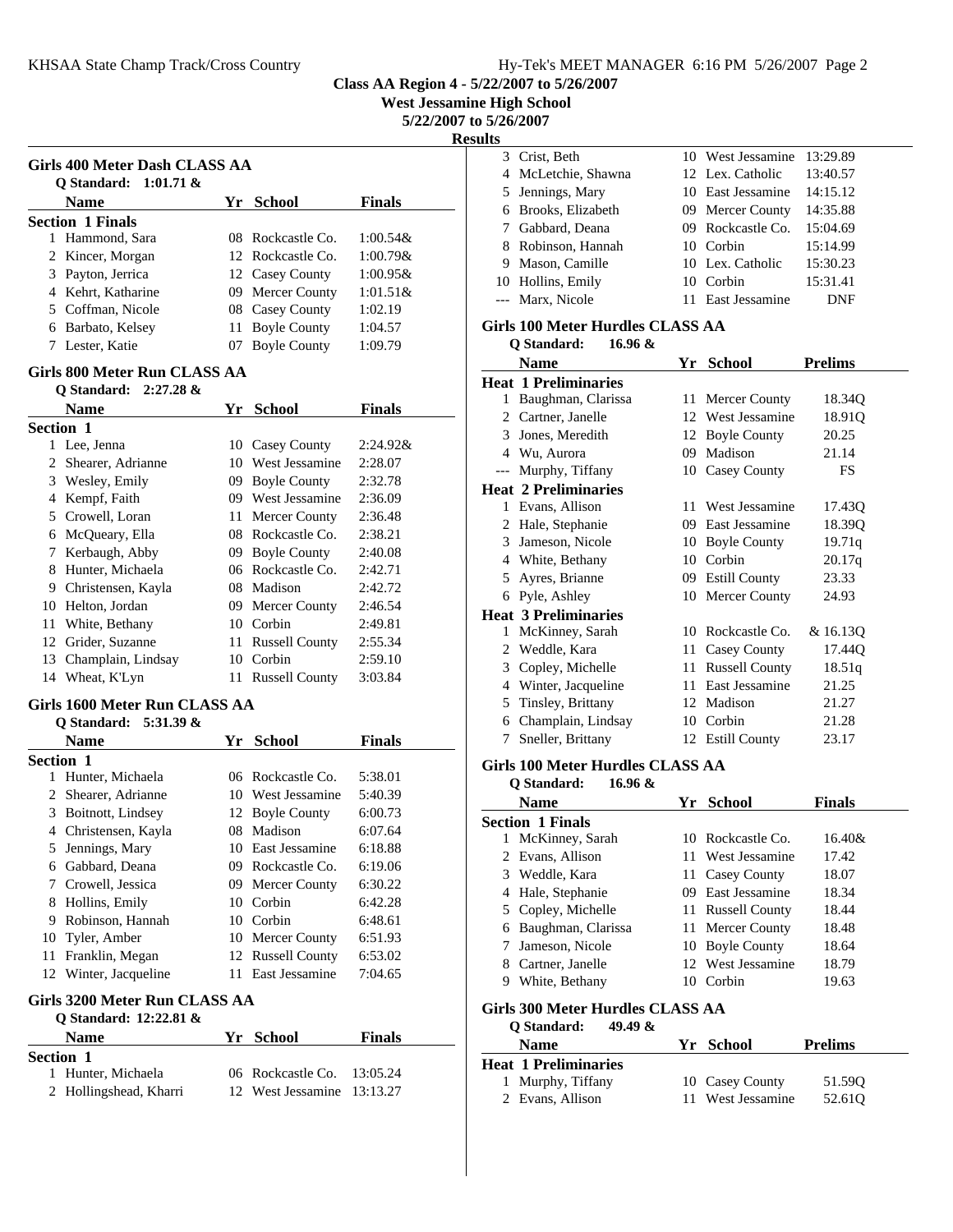**West Jessamine High School**

**5/22/2007 to 5/26/2007**

**Results**

|    | Heat 1 Preliminaries  (Girls 300 Meter Hurdles CLASS AA) |    |                       |                |
|----|----------------------------------------------------------|----|-----------------------|----------------|
|    | <b>Name</b>                                              |    | Yr School             | <b>Prelims</b> |
| 3  | Hale, Stephanie                                          | 09 | East Jessamine        | 54.29q         |
| 4  | Champlain, Lindsay                                       |    | 10 Corbin             | 1:01.17        |
| 5  | Ayres, Brianne                                           | 09 | <b>Estill County</b>  | 1:06.13        |
|    | <b>Heat 2 Preliminaries</b>                              |    |                       |                |
| 1  | Albright, Jessica                                        |    | 08 Rockcastle Co.     | 50.27Q         |
| 2  | Copley, Michelle                                         | 11 | <b>Russell County</b> | 52.82Q         |
|    | 3 Crist, Beth                                            | 10 | West Jessamine        | 56.31          |
| 4  | Jones, Meredith                                          |    | 12 Boyle County       | 56.82          |
| 5. | Wilson, Shannan                                          | 09 | Mercer County         | 56.95          |
| 6  | Marx, Nicole                                             | 11 | East Jessamine        | 59.79          |
|    | <b>Heat 3 Preliminaries</b>                              |    |                       |                |
| 1  | McKinney, Sarah                                          | 10 | Rockcastle Co.        | 51.25Q         |
| 2  | Blanton, Tamara                                          | 10 | Corbin                | 53.06Q         |
| 3  | Logue, Olivia                                            |    | 08 Mercer County      | 53.36q         |
| 4  | Hall, Emily                                              | 07 | <b>Boyle County</b>   | 58.14          |
| 5  | Sneller, Brittany                                        |    | 12 Estill County      | 1:08.13        |
|    | Girls 300 Meter Hurdles CLASS AA                         |    |                       |                |
|    | 49.49 &<br>Q Standard:                                   |    |                       |                |
|    | <b>Name</b>                                              | Yr | <b>School</b>         | <b>Finals</b>  |
|    | <b>Section 1 Finals</b>                                  |    |                       |                |
| 1  | Albright, Jessica                                        |    | 08 Rockcastle Co.     | 49.88          |
| 2  | Murphy, Tiffany                                          |    | 10 Casey County       | 50.08          |

| 2 Murphy, Tiffany  | 10 Casey County   | 50.08 |
|--------------------|-------------------|-------|
| 3 McKinney, Sarah  | 10 Rockcastle Co. | 51.65 |
| 4 Copley, Michelle | 11 Russell County | 52.49 |
| 5 Evans, Allison   | 11 West Jessamine | 52.57 |
| 6 Logue, Olivia    | 08 Mercer County  | 52.88 |
| 7 Blanton, Tamara  | 10 Corbin         | 54.36 |
| 8 Hale, Stephanie  | 09 East Jessamine | 54.77 |

#### **Girls 4x100 Meter Relay CLASS AA Q Standard: 52.75 &**

| O Stanuaru.<br>$34.13 \alpha$ |                             |
|-------------------------------|-----------------------------|
| <b>Team</b>                   | <b>Prelims</b><br>Relav     |
| <b>Heat 1 Preliminaries</b>   |                             |
| Casey County<br>1             | & 52.75Q                    |
| 1) Payton, Jerrica 12         | 2) Durham, Holly 12         |
| $3)$ Lee, Jenna $10$          | 4) Coffman, Nicole 08       |
| 5) Cowan, Rae 10              | 6) Murphy, Tiffany 10       |
| 2 East Jessamine              | 55.260                      |
| 1) Morguelin, Hannah 09       | 2) Hale, Christina 11       |
| 3) Hale, Stephanie 09         | 4) Tolliver, Sarah 11       |
| 3 West Jessamine              | 55.45 <sub>O</sub>          |
| 1) Davis, Hannah 09           | 2) Lintemuth, Elle 09       |
| 3) Cartner, Janelle 12        | 4) Fain, Robin 11           |
| 5) Brakebill, Julianna 09     | 6) Cates, Nancy Caroline 09 |
| 7) Smith, Katlyn 09           | 8) Lewis, Ashley 09         |
| <b>Madison Southern</b><br>4  | 56.61g                      |
| 1) Maupin, Molly 09           | 2) Hogwood, Liz 10          |
| 3) Howell, Shelby 09          | 4) Shearer, Misty 11        |
| 5) Honneger, Anna 09          | 6) Dion, Ally               |
| 7) Dizdaravich, Una 09        |                             |

| யக           |                             |                         |
|--------------|-----------------------------|-------------------------|
| 5            | <b>Estill County</b>        | 1:03.91                 |
|              | 1) Harlow, Shelby 09        | 2) Murphy, Brittany 09  |
|              | 3) Ayres, Brianne 09        | 4) Sneller, Brittany 12 |
|              | 5) Caudell, Tamzie 08       |                         |
|              | <b>Heat 2 Preliminaries</b> |                         |
| $\mathbf{1}$ | Mercer County               | 54.14Q                  |
|              | 1) Campbell, Caitlin 10     | 2) Bryant, Christin 10  |
|              | 3) Logue, Olivia 08         | 4) Flora, Leah 09       |
|              | 5) Flach, Taylor 09         | 6) Fox, Savannah 09     |
|              | 7) Baughman, Clarissa 11    | 8) Swope, Elizabeth 12  |
|              | 2 Boyle County              | 54.75Q                  |
|              | 1) Adams, Erika 11          | 2) Jameson, Nicole 10   |
|              | 3) Hall, Sarah 12           | 4) Gagle, Morgan 11     |
|              | 5) Hartley, Larissa 08      | 6) Lester, Katie 07     |
|              | 3 Rockcastle County         | 55.43Q                  |
|              | 1) Partin, Ashley 08        | 2) Howard, Kayla 08     |
|              | 3) McKinney, Sarah 10       | 4) Payne, Chelsea 07    |
|              | 5) Smith, Samantha 09       | 6) Thacker, Morgan 11   |
|              | 7) Albright, Jessica 08     | 8) Kincer, Morgan 12    |
|              | 4 Corbin                    | 57.11q                  |
|              | 1) Mckinny, Morgan 09       | 2) Miller, Jessica 08   |
|              | 3) Parks, Sarah 09          | 4) Stuart, Bobbi 09     |
|              | 5) Clouse, Morgan 10        | 6) Fox, Ashley 09       |
|              | 7) Grove, Meridith 10       | 8) White, Bethany 10    |
| 5            | <b>Russell County</b>       | 58.19                   |
|              | 1) Edmonds, Taylor 11       | 2) Grider, Allison 11   |
|              | 3) Grider, Whitney 09       | 4) Burton, Devin 10     |
|              | 5) Ramage, Lindsey 08       | 6) Cooper, Amanda 06    |
|              | 7) Grider, Emily 12         | 8) Gosser, Amanda 11    |

## **Girls 4x100 Meter Relay CLASS AA**

**Q Standard: 52.75 &**

|    | <b>Team</b>               | Relav                  | Finals                      |
|----|---------------------------|------------------------|-----------------------------|
|    | <b>Section 1 Finals</b>   |                        |                             |
|    | 1 Casey County            |                        | 52.28&                      |
|    | 1) Payton, Jerrica 12     | 2) Durham, Holly 12    |                             |
|    | $3)$ Lee, Jenna $10$      | 4) Coffman, Nicole 08  |                             |
|    | 5) Cowan, Rae 10          | 6) Murphy, Tiffany 10  |                             |
|    | 2 Boyle County            |                        | 53.51                       |
|    | 1) Adams, Erika 11        | 2) Jameson, Nicole 10  |                             |
|    | 3) Hall, Sarah 12         | 4) Gagle, Morgan 11    |                             |
|    | 5) Hartley, Larissa 08    | 6) Lester, Katie 07    |                             |
| 3  | Mercer County             |                        | 53.69                       |
|    | 1) Campbell, Caitlin 10   | 2) Bryant, Christin 10 |                             |
|    | 3) Logue, Olivia 08       | 4) Flora, Leah 09      |                             |
|    | 5) Flach, Taylor 09       | 6) Fox, Savannah 09    |                             |
|    | 7) Baughman, Clarissa 11  |                        | 8) Swope, Elizabeth 12      |
|    | 4 West Jessamine          |                        | 54.84                       |
|    | 1) Davis, Hannah 09       | 2) Lintemuth, Elle 09  |                             |
|    | 3) Cartner, Janelle 12    | 4) Fain, Robin 11      |                             |
|    | 5) Brakebill, Julianna 09 |                        | 6) Cates, Nancy Caroline 09 |
|    | 7) Smith, Katlyn 09       | 8) Lewis, Ashley 09    |                             |
| 5. | East Jessamine            |                        | 54.89                       |
|    | 1) Morguelin, Hannah 09   | 2) Hale, Christina 11  |                             |
|    | 3) Hale, Stephanie 09     | 4) Tolliver, Sarah 11  |                             |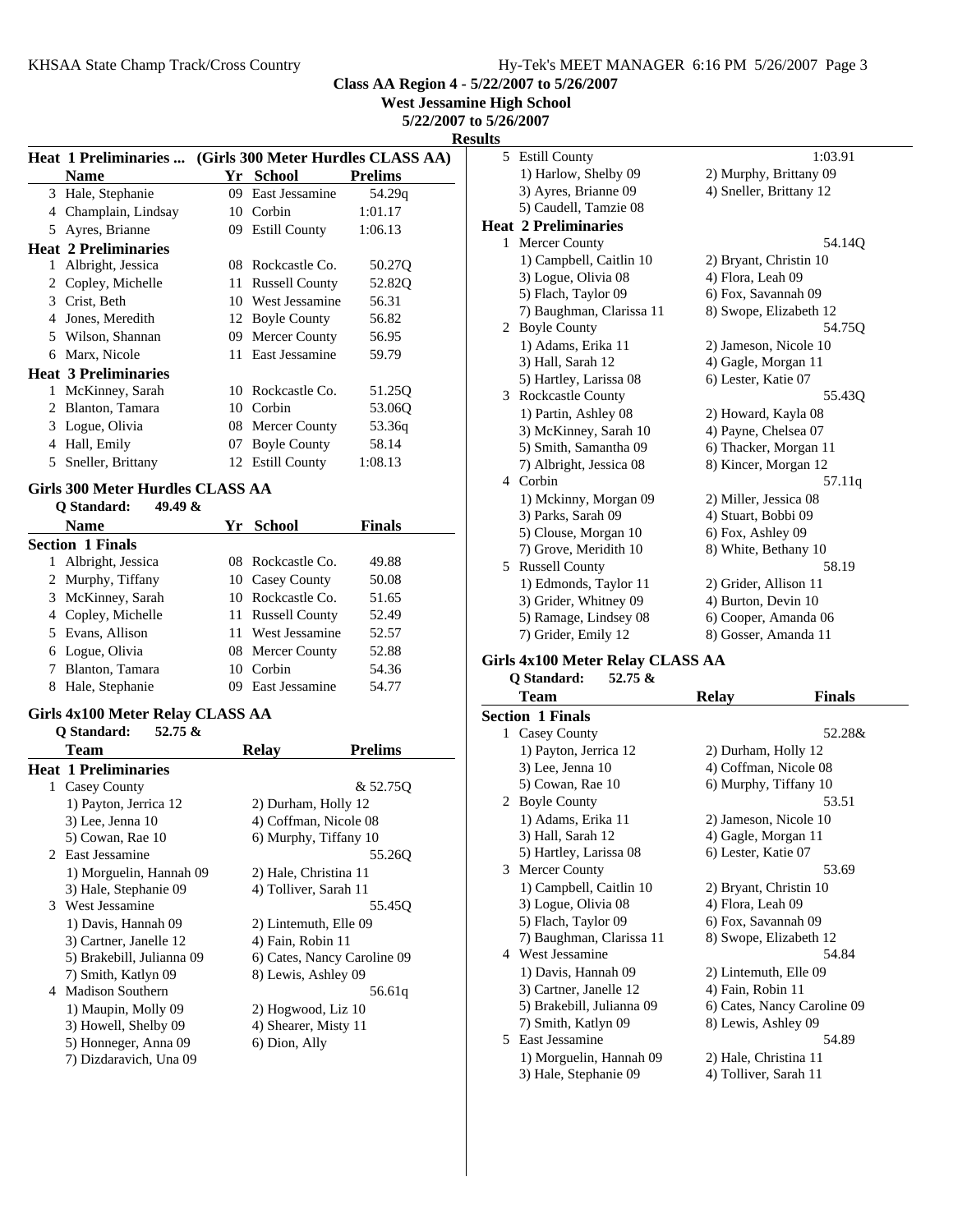**West Jessamine High School**

**5/22/2007 to 5/26/2007**

**Results**

|                                                      |                       |               | д |
|------------------------------------------------------|-----------------------|---------------|---|
| Section 1 Finals  (Girls 4x100 Meter Relay CLASS AA) |                       |               |   |
| Team                                                 | <b>Relay</b>          | <b>Finals</b> |   |
| Rockcastle County<br>6                               |                       | 56.09         |   |
| 1) Partin, Ashley 08                                 | 2) Howard, Kayla 08   |               |   |
| 3) McKinney, Sarah 10                                | 4) Payne, Chelsea 07  |               |   |
| 5) Smith, Samantha 09                                | 6) Thacker, Morgan 11 |               |   |
| 7) Albright, Jessica 08                              | 8) Kincer, Morgan 12  |               |   |
| <b>Madison Southern</b><br>7                         |                       | 56.49         |   |
| 1) Maupin, Molly 09                                  | 2) Hogwood, Liz 10    |               |   |
| 3) Howell, Shelby 09                                 | 4) Shearer, Misty 11  |               |   |
| 5) Honneger, Anna 09                                 | 6) Dion, Ally         |               |   |
| 7) Dizdaravich, Una 09                               |                       |               |   |
| Corbin<br>8                                          |                       | 57.32         |   |
| 1) Mckinny, Morgan 09                                | 2) Miller, Jessica 08 |               |   |
| 3) Parks, Sarah 09                                   | 4) Stuart, Bobbi 09   |               |   |
| 5) Clouse, Morgan 10                                 | 6) Fox, Ashley 09     |               |   |
| 7) Grove, Meridith 10                                | 8) White, Bethany 10  |               |   |

#### **Girls 4x200 Meter Relay CLASS AA**

# **Q Standard: 1:51.38 &**

|   | Team                        | <b>Relay</b>          | <b>Prelims</b>          |
|---|-----------------------------|-----------------------|-------------------------|
|   | <b>Heat 1 Preliminaries</b> |                       |                         |
| 1 | Mercer County               |                       | & 1:50.38Q              |
|   | 1) Logue, Olivia 08         |                       | 2) Campbell, Caitlin 10 |
|   | 3) Flach, Taylor 09         | 4) Flora, Leah 09     |                         |
|   | 5) Swope, Elizabeth 12      |                       | 6) Bryant, Christin 10  |
|   | 7) Crowell, Loran 11        |                       | 8) Kehrt, Katharine 09  |
|   | 2 Casey County              |                       | & 1:50.89Q              |
|   | 1) Payton, Jerrica 12       | 2) Cowan, Rae 10      |                         |
|   | 3) Lee, Jenna 10            |                       | 4) Coffman, Nicole 08   |
|   | 5) Durham, Holly 12         |                       | 6) Murphy, Tiffany 10   |
|   | 7) Weddle, Kara 11          |                       |                         |
| 3 | East Jessamine              |                       | 1:55.070                |
|   | 1) Hale, Christina 11       | 2) Hale, Stephanie 09 |                         |
|   | 3) Morguelin, Hannah 09     | 4) Tolliver, Sarah 11 |                         |
|   | 5) Winter, Jacqueline 11    |                       |                         |
| 4 | <b>Russell County</b>       |                       | 1:59.54q                |
|   | 1) Burton, Devin 10         |                       | 2) Copley, Michelle 11  |
|   | 3) Grider, Emily 12         |                       | 4) Grider, Whitney 09   |
|   | 5) Grider, Allison 11       | 6) Shepherd, Faith 12 |                         |
| 5 | <b>Estill County</b>        |                       | 2:14.33                 |
|   | 1) Harlow, Shelby 09        |                       | 2) Murphy, Brittany 09  |
|   | 3) Ayres, Brianne 09        |                       | 4) Caudell, Tamzie 08   |
|   | 5) Sneller, Brittany 12     |                       |                         |
|   | <b>Heat 2 Preliminaries</b> |                       |                         |
| 1 | <b>Rockcastle County</b>    |                       | & 1:50.92Q              |
|   | 1) Kincer, Morgan 12        |                       | 2) Smith, Samantha 09   |
|   | 3) Payne, Chelsea 07        |                       | 4) Albright, Jessica 08 |
|   | 5) McKinney, Sarah 10       |                       | 6) McQueary, Ella 08    |
|   | 7) Thacker, Morgan 11       | 8) Howard, Kayla 08   |                         |
| 2 | <b>Boyle County</b>         |                       | 1:55.130                |
|   | 1) Hall, Sarah 12           | 2) Barbato, Kelsey 11 |                         |
|   | 3) Wesley, Emily 09         | 4) Adams, Erika 11    |                         |
|   | 5) Hartley, Larissa 08      | 6) Lester, Katie 07   |                         |

| West Jessamine<br>3         | 1:55.380                 |
|-----------------------------|--------------------------|
| 1) Cates, Nancy Caroline 09 | 2) Fain, Robin 11        |
| 3) Lintemuth, Elle 09       | 4) Cartner, Janelle 12   |
| 5) Evans, Allison 11        | 6) Davis, Hannah 09      |
| 7) Brakebill, Julianna 09   | 8) Keeling, Samantha 11  |
| Corbin<br>4                 | 1:58.56g                 |
| 1) Davis, Libby 12          | 2) Miller, Jessica 08    |
| 3) Parks, Sarah 09          | 4) Mckinny, Morgan 09    |
| 5) Stuart, Bobbi 09         | 6) Champlain, Lindsay 10 |
| 7) Fox, Ashley 09           | 8) Grove, Meridith 10    |
| 5 Madison Southern          | 2:02.12                  |
| 1) Christensen, Melissa 11  | 2) Belcher, Brittany 11  |
| 3) Legood, Nikki 10         | 4) Honneger, Anna 09     |
| 5) Dizdaravich, Una 09      | 6) Hogwood, Liz 10       |
| 7) Howell, Shelby 09        |                          |

## **Girls 4x200 Meter Relay CLASS AA**

# **Q Standard: 1:51.38 &**

|   | Team                        | <b>Relay</b>            | Finals      |
|---|-----------------------------|-------------------------|-------------|
|   | <b>Section 1 Finals</b>     |                         |             |
|   | 1 Mercer County             |                         | 1:49.95&    |
|   | 1) Logue, Olivia 08         | 2) Campbell, Caitlin 10 |             |
|   | 3) Flach, Taylor 09         | 4) Flora, Leah 09       |             |
|   | 5) Swope, Elizabeth 12      | 6) Bryant, Christin 10  |             |
|   | 7) Crowell, Loran 11        | 8) Kehrt, Katharine 09  |             |
|   | 2 Casey County              |                         | $1:50.32\&$ |
|   | 1) Payton, Jerrica 12       | 2) Cowan, Rae 10        |             |
|   | 3) Lee, Jenna 10            | 4) Coffman, Nicole 08   |             |
|   | 5) Durham, Holly 12         | 6) Murphy, Tiffany 10   |             |
|   | 7) Weddle, Kara 11          |                         |             |
|   | 3 Rockcastle County         |                         | $1:50.91\&$ |
|   | 1) Kincer, Morgan 12        | 2) Smith, Samantha 09   |             |
|   | 3) Payne, Chelsea 07        | 4) Albright, Jessica 08 |             |
|   | 5) McKinney, Sarah 10       | 6) McQueary, Ella 08    |             |
|   | 7) Thacker, Morgan 11       | 8) Howard, Kayla 08     |             |
|   | 4 Boyle County              |                         | 1:51.53     |
|   | 1) Hall, Sarah 12           | 2) Barbato, Kelsey 11   |             |
|   | 3) Wesley, Emily 09         | 4) Adams, Erika 11      |             |
|   | 5) Hartley, Larissa 08      | 6) Lester, Katie 07     |             |
|   | 5 East Jessamine            |                         | 1:54.21     |
|   | 1) Hale, Christina 11       | 2) Hale, Stephanie 09   |             |
|   | 3) Morguelin, Hannah 09     | 4) Tolliver, Sarah 11   |             |
|   | 5) Winter, Jacqueline 11    |                         |             |
|   | 6 West Jessamine            |                         | 1:56.46     |
|   | 1) Cates, Nancy Caroline 09 | 2) Fain, Robin 11       |             |
|   | 3) Lintemuth, Elle 09       | 4) Cartner, Janelle 12  |             |
|   | 5) Evans, Allison 11        | 6) Davis, Hannah 09     |             |
|   | 7) Brakebill, Julianna 09   | 8) Keeling, Samantha 11 |             |
| 7 | <b>Russell County</b>       |                         | 1:58.49     |
|   | 1) Burton, Devin 10         | 2) Copley, Michelle 11  |             |
|   | 3) Grider, Emily 12         | 4) Grider, Whitney 09   |             |
|   | 5) Grider, Allison 11       | 6) Shepherd, Faith 12   |             |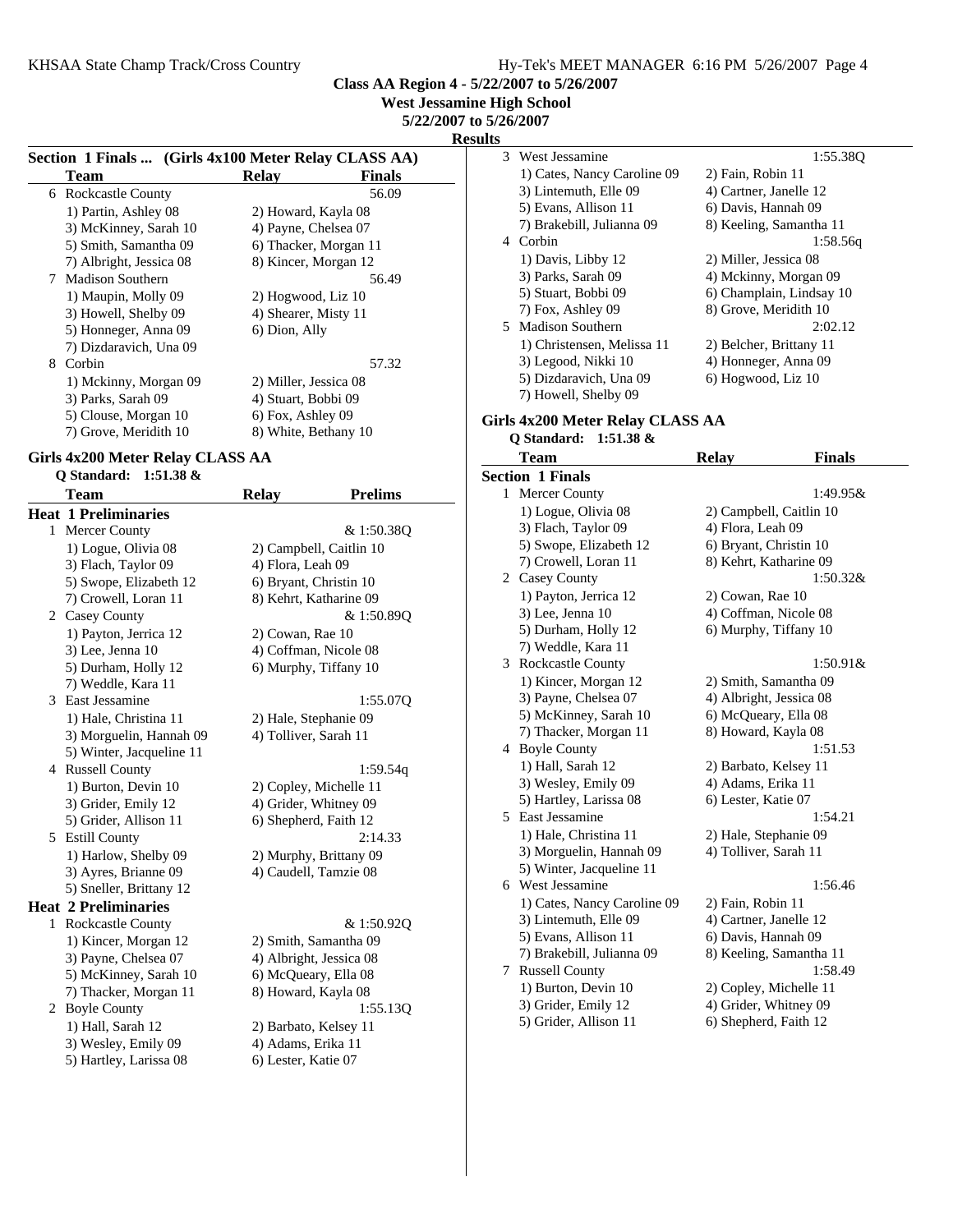**West Jessamine High School**

**5/22/2007 to 5/26/2007**

**Results**

| Section 1 Finals  (Girls 4x200 Meter Relay CLASS AA) |                                                                |                         |                           |  |
|------------------------------------------------------|----------------------------------------------------------------|-------------------------|---------------------------|--|
|                                                      | <b>Team</b>                                                    | <b>Relay</b>            | <b>Finals</b>             |  |
| 8                                                    | Corbin                                                         |                         | 1:58.62                   |  |
|                                                      | 1) Davis, Libby 12                                             | 2) Miller, Jessica 08   |                           |  |
|                                                      | 3) Parks, Sarah 09                                             |                         | 4) Mckinny, Morgan 09     |  |
|                                                      | 5) Stuart, Bobbi 09                                            |                         | 6) Champlain, Lindsay 10  |  |
|                                                      | 7) Fox, Ashley 09                                              | 8) Grove, Meridith 10   |                           |  |
|                                                      | Girls 4x400 Meter Relay CLASS AA<br>4:17.99 $&$<br>Q Standard: |                         |                           |  |
|                                                      | <b>Team</b>                                                    | <b>Relay</b>            | <b>Finals</b>             |  |
|                                                      | Section 1                                                      |                         |                           |  |
|                                                      | 1 Rockcastle County                                            |                         | $4:13.10\&$               |  |
|                                                      | 1) Albright, Jessica 08                                        | 2) Hammond, Sara 08     |                           |  |
|                                                      | 3) Kincer, Morgan 12                                           | 4) McQueary, Ella 08    |                           |  |
|                                                      | 5) Smith, Samantha 09                                          | 6) McKinney, Sarah 10   |                           |  |
|                                                      | 7) Payne, Chelsea 07                                           | 8) Hunter, Michaela 06  |                           |  |
|                                                      | 2 Casey County                                                 |                         | 4:16.22&                  |  |
|                                                      | 1) Cowan, Rae 10                                               | 2) Payton, Jerrica 12   |                           |  |
|                                                      | 3) Lee, Jenna 10                                               | 4) Coffman, Nicole 08   |                           |  |
|                                                      | 5) Warner, Breanna 09                                          | 6) Weddle, Kara 11      |                           |  |
|                                                      | 3 Mercer County                                                |                         | 4:23.47                   |  |
|                                                      | 1) Logue, Olivia 08                                            |                         |                           |  |
|                                                      | 3) Campbell, Caitlin 10                                        | 2) Flach, Taylor 09     |                           |  |
|                                                      |                                                                | 4) Kehrt, Katharine 09  |                           |  |
|                                                      | 5) Crowell, Loran 11                                           | 6) Helton, Jordan 09    |                           |  |
|                                                      | 7) Crowell, Jessica 09                                         | 8) Taylor, Savannah 07  |                           |  |
|                                                      | 4 Boyle County                                                 |                         | 4:29.14                   |  |
|                                                      | 1) Boitnott, Lindsey 12                                        | 2) Adams, Erika 11      |                           |  |
|                                                      | 3) Wesley, Emily 09                                            | 4) Barbato, Kelsey 11   |                           |  |
|                                                      | 5) Kerbaugh, Abby 09                                           | 6) Lester, Katie 07     |                           |  |
|                                                      | 5 West Jessamine                                               |                         | 4:30.61                   |  |
|                                                      | 1) Cates, Nancy Caroline 09                                    | 2) Crist, Shelly 09     |                           |  |
|                                                      | 3) Evans, Allison 11                                           |                         | 4) Shearer, Adrianne 10   |  |
|                                                      | 5) Hollingshead, Kharri 12                                     | 6) Kempf, Faith 09      |                           |  |
|                                                      | 7) Crist, Beth 10                                              |                         | 8) Brakebill, Julianna 09 |  |
|                                                      | 6 Corbin                                                       |                         | 4:35.85                   |  |
|                                                      | 1) Blanton, Tamara 10                                          | 2) Grove, Meridith 10   |                           |  |
|                                                      | 3) Miller, Jessica 08                                          | 4) Stuart, Bobbi 09     |                           |  |
|                                                      | 5) Mckinny, Morgan 09                                          | 6) Fox, Ashley 09       |                           |  |
|                                                      | 7) White, Bethany 10                                           | 8) Luther, Whitney 10   |                           |  |
|                                                      | 7 Russell County                                               |                         | 4:37.27                   |  |
|                                                      | 1) Burton, Devin 10                                            | 2) Copley, Michelle 11  |                           |  |
|                                                      | 3) Grider, Emily 12                                            | 4) Franklin, Megan 12   |                           |  |
|                                                      | 5) Grider, Allison 11                                          | 6) Wheat, K'Lyn 11      |                           |  |
| 8                                                    | Madison Southern                                               |                         | 4:45.68                   |  |
|                                                      | 1) Sweeney, Rebecca 09                                         | 2) Legood, Nikki 10     |                           |  |
|                                                      | 3) Hogwood, Liz 10                                             |                         | 4) Christensen, Kayla 08  |  |
|                                                      | 5) Belcher, Brittany 11                                        | 6) Tinsley, Brittany 12 |                           |  |
|                                                      |                                                                |                         |                           |  |

| Girls 4x800 Meter Relay CLASS AA |                                     |  |                        |                           |
|----------------------------------|-------------------------------------|--|------------------------|---------------------------|
|                                  | O Standard: 10:23.21 &              |  |                        |                           |
|                                  | Team                                |  | <b>Relay</b>           | <b>Finals</b>             |
| <b>Section 1</b>                 |                                     |  |                        |                           |
| 1                                | Rockcastle County                   |  |                        | 10:14.15&                 |
|                                  | 1) Albright, Jessica 08             |  | 2) Hammond, Sara 08    |                           |
|                                  | 3) Hunter, Michaela 06              |  | 4) McQueary, Ella 08   |                           |
|                                  | 5) Gabbard, Deana 09                |  | 6) Johnson, Jasmin 08  |                           |
|                                  | 7) Burdette, Katie 11               |  | 8) Partin, Ashley 08   |                           |
|                                  | 2 Boyle County                      |  |                        | 10:14.77&                 |
|                                  | 1) Boitnott, Lindsey 12             |  | 2) Kerbaugh, Abby 09   |                           |
|                                  | 3) Barbato, Kelsey 11               |  | 4) Wesley, Emily 09    |                           |
|                                  | 5) Collier, Kameron 09              |  | 6) Hall, Emily 07      |                           |
| 3                                | West Jessamine                      |  |                        | 10:15.97&                 |
|                                  | 1) Hollingshead, Kharri 12          |  |                        | 2) Shearer, Adrianne 10   |
|                                  | 3) Kempf, Faith 09                  |  | 4) Crist, Beth 10      |                           |
|                                  | 5) Crist, Shelly 09                 |  |                        | 6) Liversedge, Katie 11   |
|                                  | 7) Evans, Allison 11                |  | 8) Rehner, Allison 09  |                           |
|                                  | 4 Lexington Catholic                |  |                        | 11:00.36                  |
|                                  | 1) Campbell, Kate 10                |  |                        | 2) Kersey, Mary Taylor 10 |
|                                  | 3) Little, Leanne                   |  |                        | 4) McLetchie, Shawna 12   |
|                                  | 5) Ward, Linsey 11                  |  |                        |                           |
|                                  | 5 Mercer County                     |  |                        | 11:32.66                  |
|                                  | 1) Campbell, Caitlin 10             |  | 2) Crowell, Jessica 09 |                           |
|                                  | 3) Helton, Jordan 09                |  | 4) Kehrt, Katharine 09 |                           |
|                                  | 5) Crowell, Loran 11                |  |                        | 6) Higginbotham, Julie 07 |
|                                  | 7) Logue, Olivia 08                 |  |                        | 8) Taylor, Savannah 07    |
| 6                                | Corbin                              |  |                        | 11:51.01                  |
|                                  | 1) Champlain, Lindsay 10            |  | 2) White, Bethany 10   |                           |
|                                  | 3) Hollins, Emily 10                |  |                        | 4) Robinson, Hannah 10    |
|                                  | 5) Grove, Meridith 10               |  | 6) Luther, Whitney 10  |                           |
|                                  | 7) Williamson, Katie 10             |  | 8) Brown, Hannah 09    |                           |
|                                  | 7 Casey County                      |  |                        | 11:54.10                  |
|                                  | 1) Phillippe, Callie 11             |  |                        | 2) Warner, Breanna 09     |
|                                  | 3) Tarter, Kirsten 09               |  | 4) Rayburn, Megan 09   |                           |
|                                  | 5) Streeval, Abbie 11               |  |                        |                           |
| 8                                | <b>Russell County</b>               |  |                        | 12:03.17                  |
|                                  | 1) Wheat, K'Lyn 11                  |  | 2) Franklin, Megan 12  |                           |
|                                  | 3) Grider, Emily 12                 |  | 4) Grider, Suzanne 11  |                           |
|                                  | 5) Edmonds, Taylor 11               |  |                        | 6) Cooper, Amanda 06      |
|                                  | 7) Grider, Allison 11               |  |                        |                           |
|                                  |                                     |  |                        |                           |
|                                  | <b>Boys 100 Meter Dash CLASS AA</b> |  |                        |                           |
|                                  | Q Standard:<br>11.43 &              |  |                        |                           |
|                                  | <b>Name</b>                         |  | Yr School              | <b>Prelims</b>            |

| <b>Heat 1 Preliminaries</b> |                   |          |
|-----------------------------|-------------------|----------|
| 1 Guy, Winston              | 11 Lex. Catholic  | & 11.17Q |
| 2 Ford, Brandon             | 12 Mercer County  | & 11.320 |
| 3 Davis, Michael            | 11 Russell County | 12.39q   |
| 4 Blair, Josh               | 12 Rockcastle Co. | 12.60    |
| 5 Marshall, Bret            | 10 Boyle County   | 13.09    |
| 6 Childers, Derrick         | 09 Corbin         | 13.62    |
| <b>Heat 2 Preliminaries</b> |                   |          |
| Jackson, Cory               | 12 Mercer County  | & 11.300 |
|                             |                   |          |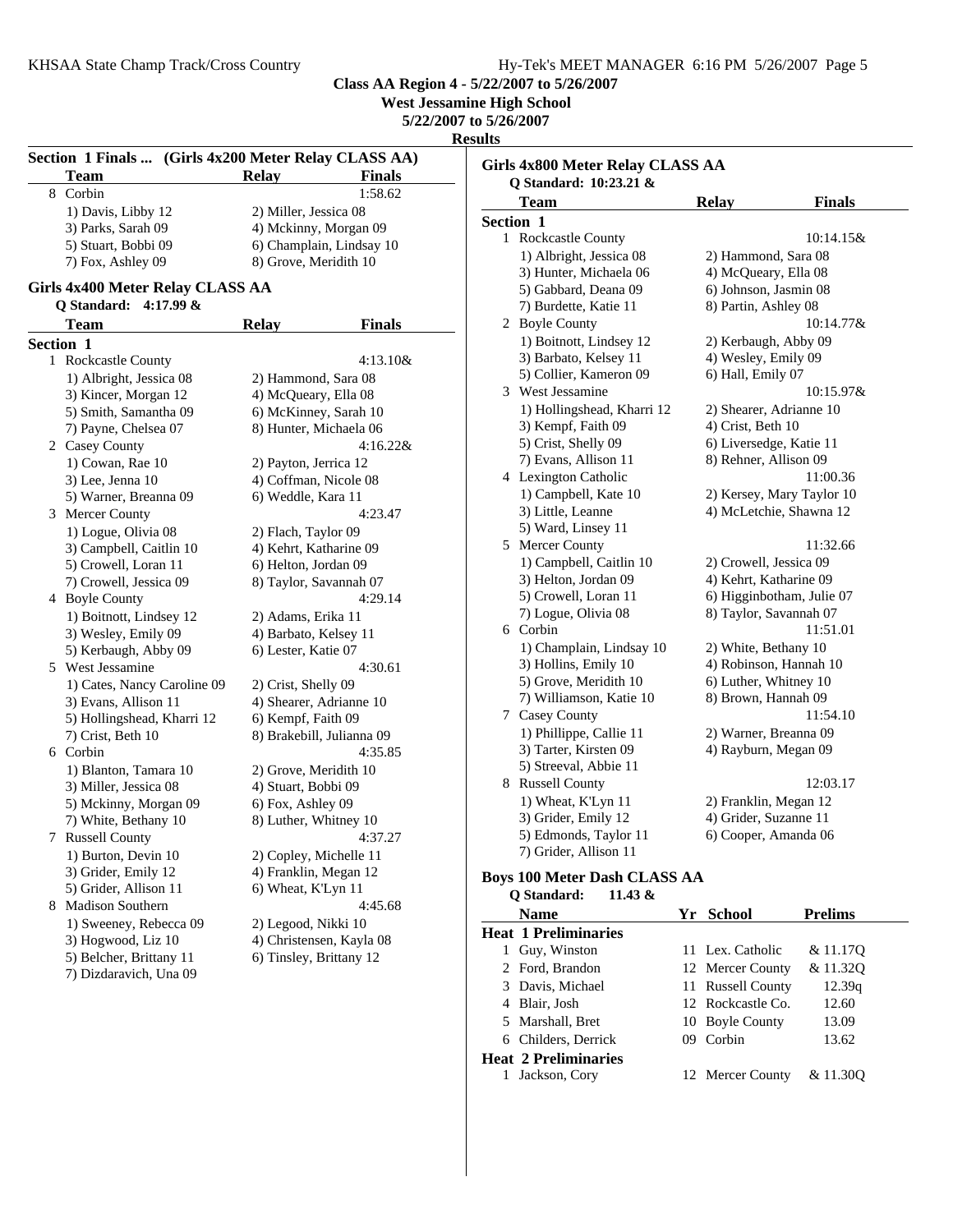| Hy-Tek's MEET MANAGER 6:16 PM 5/26/2007 Page 6 |  |  |  |
|------------------------------------------------|--|--|--|
|------------------------------------------------|--|--|--|

**West Jessamine High School**

**5/22/2007 to 5/26/2007**

**Results**

|                       | <b>Heat 2 Preliminaries </b> |           | (Boys 100 Meter Dash CLASS AA) |                |  |  |
|-----------------------|------------------------------|-----------|--------------------------------|----------------|--|--|
|                       | <b>Name</b>                  |           | Yr School                      | <b>Prelims</b> |  |  |
|                       | 2 Lafavers, Justin           |           | 12 Russell County              | 11.70O         |  |  |
|                       | 3 Long, Darren               |           | 10 Casey County                | 12.13q         |  |  |
|                       | 4 Coffey, Brandon            |           | 10 Estill County               | 12.61          |  |  |
|                       | 5 Henderson, Josh            | 09.       | <b>Boyle County</b>            | 13.00          |  |  |
|                       | 6 Williams, Daniel           |           | West Jessamine                 | 13.09          |  |  |
|                       | <b>Heat 3 Preliminaries</b>  |           |                                |                |  |  |
|                       | Wilson, Oba                  |           | 10 Lex. Catholic               | & 11.310       |  |  |
| $\mathbf{2}^{\prime}$ | Brown, Rico                  | $^{(19)}$ | Madison                        | 11.740         |  |  |
| 3                     | Burbridge, Tristian          |           | 12 West Jessamine              | 11.76g         |  |  |
| 4                     | Scott, Hartley               |           | 12 Casey County                | 12.69          |  |  |
| 5.                    | Siahkoohi, Dmir              | 08        | <b>Estill County</b>           | 13.06          |  |  |
|                       | Johnson, Josh                | 09        | Corbin                         | 13.59          |  |  |

## **Boys 100 Meter Dash CLASS AA**

| 11.43 &<br>O Standard:  |           |                   |               |
|-------------------------|-----------|-------------------|---------------|
| <b>Name</b>             |           | Yr School         | <b>Finals</b> |
| <b>Section 1 Finals</b> |           |                   |               |
| Ford, Brandon           |           | 12 Mercer County  | $11.19\&$     |
| 2 Wilson, Oba           |           | 10 Lex. Catholic  | $11.32\&$     |
| 3 Jackson, Cory         |           | 12 Mercer County  | 11.33&        |
| 4 Guy, Winston          |           | 11 Lex. Catholic  | 11.56         |
| 5 Burbridge, Tristian   |           | 12 West Jessamine | 11.64         |
| 6 Brown, Rico           | $^{(19)}$ | Madison           | 11.72         |
| 7 Long, Darren          |           | 10 Casey County   | 12.17         |
| Davis, Michael<br>8     |           | 11 Russell County | 12.42         |
| Lafavers, Justin<br>9   |           | 12 Russell County | 12.76         |

## **Boys 200 Meter Dash CLASS AA**

#### **Q Standard: 23.09 &**

|                               | Name                        | Yr | <b>School</b>         | <b>Prelims</b>     |
|-------------------------------|-----------------------------|----|-----------------------|--------------------|
|                               | <b>Heat 1 Preliminaries</b> |    |                       |                    |
| 1                             | Wilson, Oba                 | 10 | Lex. Catholic         | & 22.71Q           |
| 2                             | Lafavers, Justin            | 12 | <b>Russell County</b> | 23.15Q             |
| 3                             | Blair, Josh                 | 12 | Rockcastle Co.        | 24.83q             |
| 4                             | Worthy, Kevin               | 11 | Corbin                | 24.97              |
| 5                             | Coffey, Brandon             | 10 | <b>Estill County</b>  | 25.15              |
| 6                             | Pollard, John               |    | 10 West Jessamine     | 25.76              |
| 7                             | Barger, Tyler               |    | Madison               | 27.68              |
|                               | <b>Heat 2 Preliminaries</b> |    |                       |                    |
| 1                             | Ford, Brandon               |    | 12 Mercer County      | 23.28Q             |
| 2                             | Long, Darren                | 10 | Casey County          | 24.02Q             |
| 3                             | LaPrelle, Clark             | 11 | Lex. Catholic         | 24.46g             |
| 4                             | Taylor, Tra                 | 08 | <b>Russell County</b> | 24.96              |
| 5                             | Lear, Kyle                  | 11 | Rockcastle Co.        | 24.99              |
| 6                             | Roberts, Ryan               | 07 | <b>Estill County</b>  | 27.71              |
|                               | <b>Heat 3 Preliminaries</b> |    |                       |                    |
| 1                             | Jackson, Cory               |    | 12 Mercer County      | 24.07Q             |
| $\mathfrak{D}_{\mathfrak{p}}$ | Bustos, Steven              | 10 | Corbin                | 24.72 <sub>O</sub> |
| 3                             | Burbridge, Tristian         |    | 12 West Jessamine     | 24.94              |
| 4                             | Robinson, Drew              | 11 | Madison               | 25.72              |
| $---$                         | Scott, Hartley              |    | 12 Casey County       | DQ                 |

| sunts                                                             |          |                                       |                |  |  |  |
|-------------------------------------------------------------------|----------|---------------------------------------|----------------|--|--|--|
| <b>Boys 200 Meter Dash CLASS AA</b><br>Q Standard:<br>$23.09 \&$  |          |                                       |                |  |  |  |
| <b>Name</b>                                                       |          | Yr School                             | <b>Finals</b>  |  |  |  |
| <b>Section 1 Finals</b>                                           |          |                                       |                |  |  |  |
| 1 Wilson, Oba                                                     |          | 10 Lex. Catholic                      | 22.71&         |  |  |  |
| 2 Jackson, Cory                                                   |          | 12 Mercer County                      | 22.94&         |  |  |  |
| 3 Ford, Brandon                                                   |          | 12 Mercer County                      | 23.16          |  |  |  |
| 4 Lafavers, Justin                                                |          | 12 Russell County                     | 23.22          |  |  |  |
| 5 Long, Darren                                                    |          | 10 Casey County                       | 24.25          |  |  |  |
| 6 LaPrelle, Clark                                                 |          | 11 Lex. Catholic                      | 24.74          |  |  |  |
| 7 Bustos, Steven                                                  |          | 10 Corbin                             | 24.82          |  |  |  |
| 8 Blair, Josh                                                     |          | 12 Rockcastle Co.                     | 25.14          |  |  |  |
|                                                                   |          |                                       |                |  |  |  |
| <b>Boys 400 Meter Dash CLASS AA</b><br>Q Standard:<br>51.87 &     |          |                                       |                |  |  |  |
| <b>Name</b>                                                       |          | Yr School                             | <b>Prelims</b> |  |  |  |
| <b>Heat 1 Preliminaries</b>                                       |          |                                       |                |  |  |  |
| 1 Mays, Tyler                                                     |          | 10 Mercer County                      | & 51.73Q       |  |  |  |
| 2 Lear, Kyle                                                      |          | 11 Rockcastle Co.                     | 54.79Q         |  |  |  |
| 3 Freitas, Jarrod                                                 |          | 12 West Jessamine                     | 58.06          |  |  |  |
| 4 Siahkoohi, Dmir                                                 |          | 08 Estill County                      | 59.02          |  |  |  |
| Singleton, Dakota<br>5                                            |          | 09 Casey County                       | 1:01.83        |  |  |  |
| <b>Heat 2 Preliminaries</b>                                       |          |                                       |                |  |  |  |
| 1 Kirk, Derek                                                     |          | 12 Boyle County                       | 52.59Q         |  |  |  |
| 2 Mays, Russell                                                   |          | 09 Mercer County                      | 53.73Q         |  |  |  |
| 3 McPheron, Jake                                                  |          | 10 Corbin                             | 54.80q         |  |  |  |
| 4 Burrus, Alex                                                    |          | 12 East Jessamine                     | 56.03          |  |  |  |
|                                                                   |          | 12 Rockcastle Co.                     |                |  |  |  |
| 5 Blair, Josh                                                     |          |                                       | 58.54          |  |  |  |
| <b>Heat 3 Preliminaries</b>                                       |          |                                       |                |  |  |  |
| 1 Lafavers, Justin                                                |          | 12 Russell County                     | 52.85Q         |  |  |  |
| 2 Stratford, Forrest                                              |          | 12 West Jessamine                     | 54.28Q         |  |  |  |
| 3 Blanton, Trent                                                  | 11       | Madison                               | 55.83q         |  |  |  |
| 4 Theodore, Matthew                                               |          | 10 Corbin                             | 59.77          |  |  |  |
| 5 Randolph, Andrew                                                |          | 08 Casey County                       | 1:01.55        |  |  |  |
| <b>Boys 400 Meter Dash CLASS AA</b>                               |          |                                       |                |  |  |  |
| Q Standard:<br>51.87 &<br><b>Name</b>                             |          | Yr School                             |                |  |  |  |
|                                                                   |          |                                       | <b>Finals</b>  |  |  |  |
| <b>Section 1 Finals</b>                                           |          |                                       |                |  |  |  |
| 1 Mays, Tyler                                                     |          | 10 Mercer County                      | 50.68&         |  |  |  |
| 2 Lafavers, Justin                                                |          | 12 Russell County                     | 51.58&         |  |  |  |
| 3 Kirk, Derek                                                     |          | 12 Boyle County                       | 52.01          |  |  |  |
| 4 Stratford, Forrest                                              |          | 12 West Jessamine                     | 53.01          |  |  |  |
| 5 Mays, Russell                                                   |          | 09 Mercer County                      | 55.09          |  |  |  |
| 6 Blanton, Trent                                                  | 11-      | Madison                               | 55.55          |  |  |  |
| McPheron, Jake<br>7                                               |          | 10 Corbin                             | 55.74          |  |  |  |
| <b>Boys 800 Meter Run CLASS AA</b><br>Q Standard:<br>$2:02.06 \&$ |          |                                       |                |  |  |  |
| <b>Name</b><br>Yr School                                          |          |                                       |                |  |  |  |
|                                                                   |          |                                       | Finals         |  |  |  |
| Section 1                                                         |          |                                       |                |  |  |  |
| Morgan, Sam<br>$\mathbf{1}$                                       | 12       | <b>Boyle County</b><br>West Jessamine | 2:00.92 &      |  |  |  |
| 2 Liversedge, Nathan                                              | 12<br>12 | West Jessamine                        | 2:04.79        |  |  |  |
| 3 Baker, Andrew                                                   |          |                                       | 2:08.04        |  |  |  |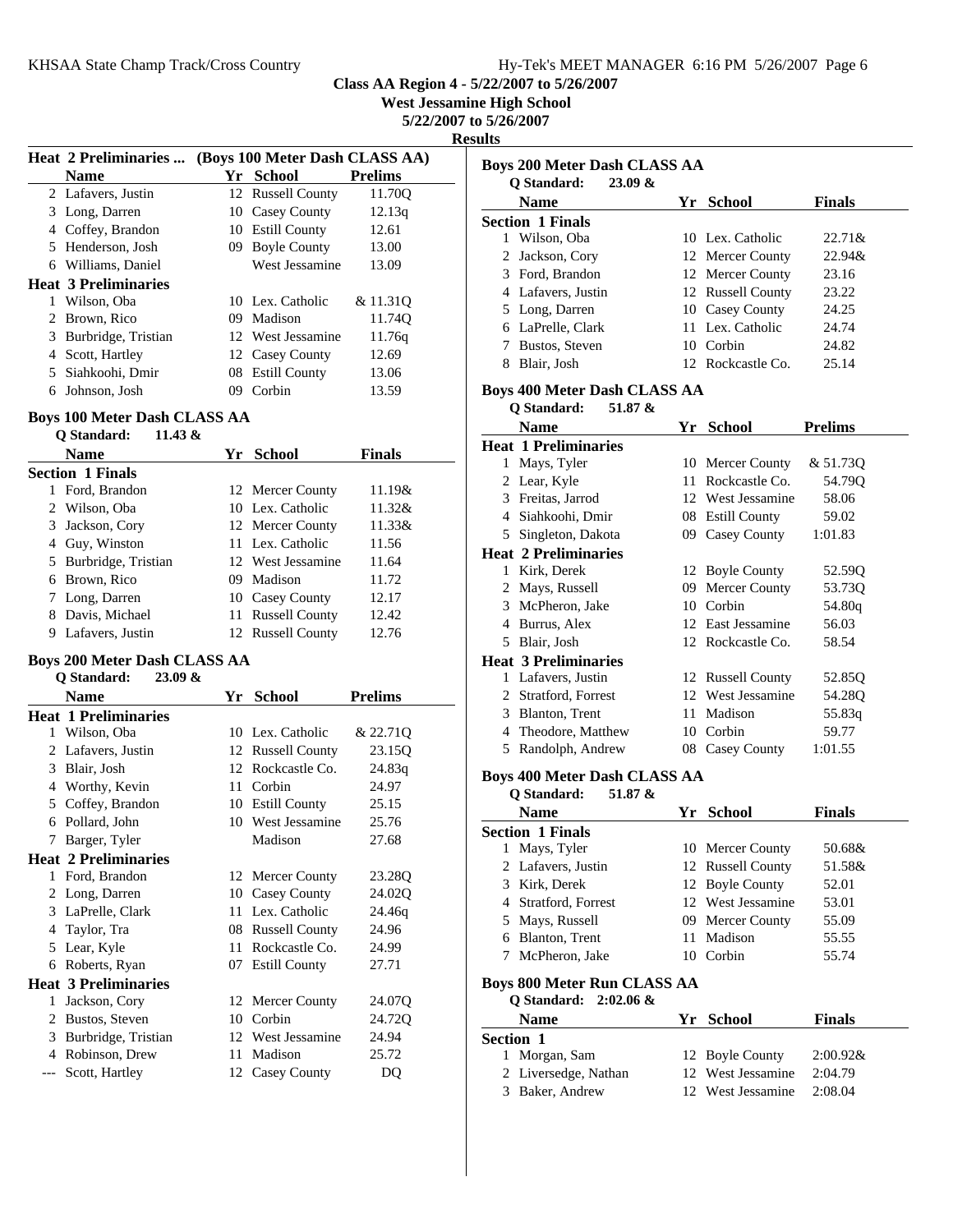**West Jessamine High School**

**5/22/2007 to 5/26/2007**

**Results**

|    | Section 1 (Boys 800 Meter Run CLASS AA) |    |                       |               |  |
|----|-----------------------------------------|----|-----------------------|---------------|--|
|    | <b>Name</b>                             |    | Yr School             | <b>Finals</b> |  |
| 4  | Canary, Thomas                          |    | 10 Lex. Catholic      | 2:10.54       |  |
| 5  | Poynter, Justin                         |    | 08 Rockcastle Co.     | 2:10.93       |  |
| 6  | Clouse, Nathaniel                       |    | 12 Corbin             | 2:11.41       |  |
| 7  | Valenta, Jordan                         | 11 | East Jessamine        | 2:12.28       |  |
| 8  | Franklin, John                          | 09 | <b>Russell County</b> | 2:15.75       |  |
| 9  | Wright, Spencer                         | 09 | Casey County          | 2:16.07       |  |
| 10 | Siahkoohi, Dmir                         |    | 08 Estill County      | 2:18.88       |  |
| 11 | Pennington, Zack                        | 11 | Casey County          | 2:20.21       |  |
| 12 | Bastin, Daniel                          |    | 12 Boyle County       | 2:21.54       |  |
| 13 | Haffler, Chris                          |    | Lex. Catholic         | 2:22.85       |  |
| 14 | Taylor, Matthew                         |    | 08 Corbin             | 2:27.46       |  |
| 15 | Christensen, Ryan                       | 09 | Madison               | 2:30.84       |  |

#### **Boys 1600 Meter Run CLASS AA Q Standard: 4:33.63 &**

| v bianuai u.<br>$\mathbf{L}$ |                    |      |                       |               |
|------------------------------|--------------------|------|-----------------------|---------------|
|                              | Name               | Yr   | <b>School</b>         | <b>Finals</b> |
|                              | <b>Section 1</b>   |      |                       |               |
| 1                            | Liversedge, Nathan |      | 12 West Jessamine     | $4:32.74\&$   |
| 2                            | Canary, Thomas     |      | 10 Lex. Catholic      | 4:33.93       |
| 3                            | Stratford, Will    |      | 10 West Jessamine     | 4:34.09       |
| 4                            | Uchida, Keita      |      | 12 Mercer County      | 4:43.71       |
| 5                            | Collins, Matt      | 10   | East Jessamine        | 4:52.60       |
| 6                            | Anderson, John     | 11   | <b>Boyle County</b>   | 4:54.36       |
| 7                            | Hendricks, Blake   | 09   | <b>Boyle County</b>   | 4:55.59       |
| 8                            | Fernandez, Joe     |      | 11 Lex. Catholic      | 4:56.85       |
| 9                            | Weddle, Nolan      | 09.  | Casey County          | 5:03.42       |
| 10.                          | Scheibner, Eric    | 11 - | Casey County          | 5:11.14       |
| 11.                          | Covarrubias, Seth  | 10   | <b>Russell County</b> | 5:14.28       |
| 12.                          | Mangum, Jim Bob    | 11-  | Mercer County         | 5:19.18       |
| 13                           | Evans, Clint       | 10   | Madison               | 5:33.07       |
| 14                           | Denger, Charlie    |      | 12 East Jessamine     | 5:36.01       |
| 15                           | Smiddy, Odie       | 10   | Corbin                | 5:45.73       |
|                              |                    |      |                       |               |

#### **Boys 3200 Meter Run CLASS AA Q Standard: 10:20.10 &**

|           | <b>Name</b>        | Yr  | <b>School</b>       | <b>Finals</b> |  |  |
|-----------|--------------------|-----|---------------------|---------------|--|--|
| Section 1 |                    |     |                     |               |  |  |
| 1         | Liversedge, Nathan |     | 12 West Jessamine   | 10:26.41      |  |  |
| 2         | Stratford, Will    | 10  | West Jessamine      | 10:28.77      |  |  |
| 3         | Anderson, John     | 11  | <b>Boyle County</b> | 10:33.64      |  |  |
| 4         | Shearer, Nathaniel |     | 12 Madison          | 11:03.83      |  |  |
| 5         | Weddle, Nolan      |     | 09 Casey County     | 11:12.63      |  |  |
| 6         | Fernandez, Joe     |     | 11 Lex. Catholic    | 11:18.62      |  |  |
| 7         | Mangum, Jim Bob    | 11. | Mercer County       | 11:45.53      |  |  |
| 8         | Horrall, Logan     |     | 10 Lex. Catholic    | 11:56.70      |  |  |
| 9         | Collins, Matt      | 10  | East Jessamine      | 12:04.62      |  |  |
| 10        | Edelen, Daniel     | 09  | <b>Boyle County</b> | 12:23.96      |  |  |
| 11        | Jackson, Hagen     | 11  | Mercer County       | 12:32.94      |  |  |
| 12        | Smiddy, Odie       | 10  | Corbin              | 13:10.03      |  |  |
| 13        | Christensen, Ryan  | 09  | Madison             | 13:35.59      |  |  |
|           |                    |     |                     |               |  |  |

| <b>Boys 110 Meter Hurdles CLASS AA</b><br>O Standard:<br>16.12 $\&$ |     |                       |                |  |  |
|---------------------------------------------------------------------|-----|-----------------------|----------------|--|--|
| <b>Name</b>                                                         |     | Yr School             | <b>Prelims</b> |  |  |
| <b>Heat 1 Preliminaries</b>                                         |     |                       |                |  |  |
| 1 Martin, Heath                                                     | 12  | <b>Boyle County</b>   | 16.34Q         |  |  |
| 2 Olson, Todd                                                       | 12  | Corbin                | 16.40Q         |  |  |
| 3 Fadley, Andrew                                                    | 11  | West Jessamine        | 18.50Q         |  |  |
| 4 French, Richie                                                    |     | 11 Russell County     | 18.68Q         |  |  |
| 5 Thomas, Antoine                                                   |     | 09 Madison            | 20.16q         |  |  |
| <b>Heat 2 Preliminaries</b>                                         |     |                       |                |  |  |
| 1 McMaine, John                                                     |     | 12 Mercer County      | 16.27Q         |  |  |
| 2 Crist, Heath                                                      |     | 10 West Jessamine     | 17.35Q         |  |  |
| 3 Bustos, Steven                                                    |     | 10 Corbin             | 18.91Q         |  |  |
| 4 Grove, Robbie                                                     |     | 08 Estill County      | 19.94Q         |  |  |
| 5 Ellis, Timothy                                                    |     | 11 Russell County     | 21.51          |  |  |
|                                                                     |     |                       |                |  |  |
| <b>Boys 110 Meter Hurdles CLASS AA</b><br>O Standard:<br>16.12 $\&$ |     |                       |                |  |  |
| <b>Name</b>                                                         |     | Yr School             | <b>Finals</b>  |  |  |
| <b>Section 1 Finals</b>                                             |     |                       |                |  |  |
| 1 Olson, Todd                                                       |     | 12 Corbin             | 16.35          |  |  |
| 2 Martin, Heath                                                     |     | 12 Boyle County       | 16.40          |  |  |
| 3 McMaine, John                                                     |     | 12 Mercer County      | 16.69          |  |  |
| 4 Crist, Heath                                                      |     | 10 West Jessamine     | 17.62          |  |  |
| 5 Fadley, Andrew                                                    |     | 11 West Jessamine     | 18.20          |  |  |
| 6 French, Richie                                                    |     | 11 Russell County     | 18.64          |  |  |
| 7 Bustos, Steven                                                    |     | 10 Corbin             | 19.29          |  |  |
| 8 Thomas, Antoine                                                   |     | 09 Madison            | 19.87          |  |  |
| --- Grove, Robbie                                                   |     | 08 Estill County      | DQ             |  |  |
| <b>Boys 300 Meter Hurdles CLASS AA</b>                              |     |                       |                |  |  |
| Q Standard:<br>41.99 &                                              |     |                       |                |  |  |
| <b>Name</b>                                                         |     | Yr School             | <b>Prelims</b> |  |  |
| <b>Heat 1 Preliminaries</b>                                         |     |                       |                |  |  |
| 1 McMaine, John                                                     |     | 12 Mercer County      | & 41.97Q       |  |  |
| 2 Olson, Todd                                                       |     | 12 Corbin             | 44.23Q         |  |  |
| 3 Crist, Heath                                                      |     | 10 West Jessamine     | 45.73Q         |  |  |
| 4 Alexander, Keith                                                  |     | 09 Madison            | 47.77q         |  |  |
| 5 LaFavers, Austen                                                  |     | 11 Russell County     | 48.16q         |  |  |
| 6 Harmon, Josh                                                      |     | 10 East Jessamine     | 49.59          |  |  |
| <b>Heat 2 Preliminaries</b>                                         |     |                       |                |  |  |
| 1 Martin, Heath                                                     |     | 12 Boyle County       | 43.20Q         |  |  |
| 2 Burbridge, Tristian                                               |     | 12 West Jessamine     | 43.87Q         |  |  |
| 3 Roubal, Matthias                                                  |     | 11 East Jessamine     | 47.43Q         |  |  |
| 4 French, Richie                                                    | 11- | <b>Russell County</b> | 49.58          |  |  |
| 5 Bustos, Steven                                                    |     | 10 Corbin             | 50.28          |  |  |
| 6 Moore, Jonathan                                                   |     | 10 Mercer County      | 51.32          |  |  |
| 7 Grove, Robbie                                                     |     | 08 Estill County      | 51.85          |  |  |
| <b>Boys 300 Meter Hurdles CLASS AA</b>                              |     |                       |                |  |  |
| <b>Q</b> Standard:<br>41.99 $\&$                                    |     |                       |                |  |  |
| <b>Name</b>                                                         |     | Yr School             | Finals         |  |  |
| <b>Section 1 Finals</b>                                             |     |                       |                |  |  |
| 1 McMaine, John                                                     |     | 12 Mercer County      | 41.73&         |  |  |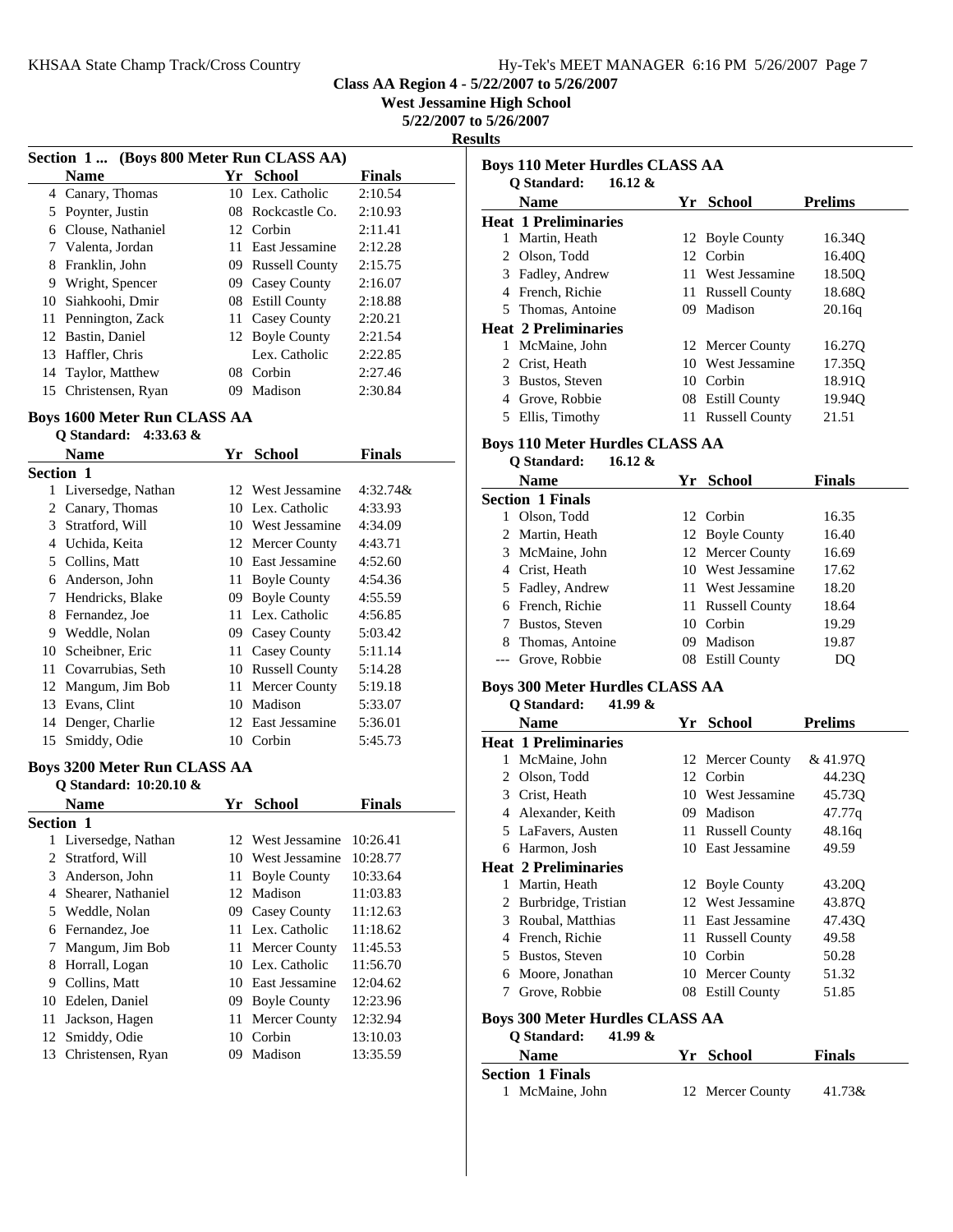**Class AA Region 4 - 5/22/2007 to 5/26/2007 West Jessamine High School 5/22/2007 to 5/26/2007 Results Section 1 Finals ... (Boys 300 Meter Hurdles CLASS AA) Name Finals Yr School** 2 42.51 Olson, Todd 12 Corbin 3 Martin, Heath 12 Boyle County 42.71 4 Burbridge, Tristian 12 West Jessamine 43.48 5 Crist, Heath 10 West Jessamine 45.49 6 46.90 LaFavers, Austen 11 Russell County 7 Alexander, Keith 09 Madison 48.61 8 49.46 Roubal, Matthias 11 East Jessamine **Q Standard: 45.27 &**

#### **Boys 4x100 Meter Relay CLASS AA**

|     | Team                        | <b>Relay</b>              | <b>Finals</b> |
|-----|-----------------------------|---------------------------|---------------|
|     | <b>Section 1</b>            |                           |               |
| 1   | Lexington Catholic          |                           | 43.74&        |
|     | 1) Israel, Shane 11         | 2) Guy, Winston 11        |               |
|     | 3) Ragland, Greg 09         | 4) Wilson, Oba 10         |               |
|     | 5) LaPrelle, Clark 11       |                           |               |
| 2   | Mercer County               |                           | 44.08&        |
|     | 1) Jackson, Cory 12         | 2) Ford, Brandon 12       |               |
|     | 3) Edwards, Freeman 12      | 4) McCloud, Matthew 10    |               |
|     | 5) Mays, Russell 09         | 6) Mays, Tyler 10         |               |
|     | 7) Short, Trevor 10         | 8) Litherland, Tom 11     |               |
| 3   | <b>Boyle County</b>         |                           | 46.44         |
|     | 1) Houekpon-Chincoun, Eddie | 2) MacShara, Reese 09     |               |
|     | 3) Carmen, Ben 09           | 4) Miller, Josh 12        |               |
|     | 5) Stevens, Cole 11         | 6) Henderson, Josh 09     |               |
|     | 7) Marshall, Bret 10        |                           |               |
|     | 4 West Jessamine            |                           | 46.53         |
|     | 1) Troyer, Randy 10         | 2) Freitas, Jarrod 12     |               |
|     | 3) Dickerson, Donovan 11    | 4) Burbridge, Tristian 12 |               |
|     | 5) McKenzie, Cato 11        | 6) Coulliette, Caleb 09   |               |
|     | 7) Pollard, John 10         | 8) Quintana, Tyler 10     |               |
|     | 5 Casey County              |                           | 47.85         |
|     | 1) Long, Darren 10          | 2) Pennington, Zack 11    |               |
|     | 3) Scott, Hartley 12        | 4) Wilkinson, Chris 12    |               |
|     | 5) Singleton, Dakota 09     | 6) Sengkhamyong, Ty 11    |               |
|     | 6 Corbin                    |                           | 52.14         |
|     | 1) Johnson, Josh 09         | 2) Childers, Derrick 09   |               |
|     | 3) Rose, Chris 10           | 4) Taylor, Matthew 08     |               |
|     | 5) Theodore, Matthew 10     | 6) Worthy, Kevin 11       |               |
|     | 7) Clouse, Nathaniel 12     | 8) Bustos, Steven 10      |               |
| --- | <b>Russell County</b>       |                           | DQ            |
|     | 1) Davis, Michael 11        | 2) Taylor, Tra 08         |               |
|     | 3) French, Richie 11        | 4) Burton, Justin 12      |               |
|     | 5) Withers, Chris 10        |                           |               |

|                  | $1:34.23 \&$<br><b>O</b> Standard:<br>Team |                        |                                                  |
|------------------|--------------------------------------------|------------------------|--------------------------------------------------|
|                  |                                            | <b>Relay</b>           | <b>Finals</b>                                    |
| <b>Section 1</b> |                                            |                        | 1:31.79&                                         |
|                  | 1 Mercer County                            |                        |                                                  |
|                  | 1) Mays, Russell 09                        | 2) Jackson, Cory 12    |                                                  |
|                  | 3) Ford, Brandon 12                        | 4) Mays, Tyler 10      |                                                  |
|                  | 5) Litherland, Tom 11                      |                        | 6) Edwards, Freeman 12<br>8) McCloud, Matthew 10 |
|                  | 7) McMaine, John 12                        |                        |                                                  |
|                  | 2 Boyle County                             |                        | 1:34.60                                          |
|                  | 1) Houekpon-Chincoun, Eddie                | 2) Kirk, Derek 12      |                                                  |
|                  | 3) Carmen, Ben 09                          | 4) Miller, Josh 12     |                                                  |
|                  | 5) Marshall, Bret 10                       | 6) MacShara, Reese 09  |                                                  |
|                  | 7) Henderson, Josh 09                      |                        |                                                  |
|                  | 3 Corbin                                   |                        | 1:38.54                                          |
|                  | 1) McPheron, Jake 10                       |                        | 2) Theodore, Matthew 10                          |
|                  | 3) Worthy, Kevin 11                        | 4) Bustos, Steven 10   |                                                  |
|                  | 5) Clouse, Nathaniel 12                    | 6) Olson, Todd 12      |                                                  |
|                  | 7) Taylor, Matthew 08                      | 8) Rose, Chris 10      |                                                  |
|                  | 4 West Jessamine                           |                        | 1:39.30                                          |
|                  | 1) Stratford, Forrest 12                   | 2) Pollard, John 10    |                                                  |
|                  | 3) Dickerson, Donovan 11                   | 4) Troyer, Randy 10    |                                                  |
|                  | 5) Freitas, Jarrod 12                      | 6) McKenzie, Cato 11   |                                                  |
|                  | 7) Rehner, Daniel 12                       |                        | 8) Burbridge, Tristian 12                        |
|                  | 5 Casey County                             |                        | 1:39.52                                          |
|                  | 1) Long, Darren 10                         | 2) Scott, Hartley 12   |                                                  |
|                  | 3) Wilkinson, Chris 12                     |                        | 4) Singleton, Dakota 09                          |
|                  | 5) Pennington, Zack 11                     |                        | 6) Sengkhamyong, Ty 11                           |
|                  | 6 Russell County                           |                        | 1:40.76                                          |
|                  | 1) Davis, Michael 11                       | 2) Overly, Kirk 12     |                                                  |
|                  | 3) Taylor, Tra 08                          | 4) LaFavers, Austen 11 |                                                  |
|                  | 5) Lafavers, Justin 12                     | 6) Withers, Chris 10   |                                                  |
|                  | 7 East Jessamine                           |                        | 1:41.44                                          |
|                  | 1) Burrus, Alex 12                         | 2) Valenta, Jordan 11  |                                                  |
|                  | 3) Roubal, Matthias 11                     | 4) Harmon, Josh 10     |                                                  |
|                  | 5) Whitley, Matt 11                        |                        | 6) Garci-Timko, Jordi 11                         |
|                  | Boys 4x400 Meter Relay CLASS AA            |                        |                                                  |
|                  | Q Standard:<br>3:34.95 &                   |                        |                                                  |
|                  | <b>Team</b>                                | <b>Relay</b>           | <b>Finals</b>                                    |

| <b>Section 1</b>     |                       |
|----------------------|-----------------------|
| 1 Boyle County       | $3:34.65\&$           |
| 1) Martin, Heath 12  | 2) Kirk, Derek 12     |
| 3) Carmen, Ben 09    | 4) Miller, Josh 12    |
| 5) Marshall, Bret 10 | 6) MacShara, Reese 09 |
| 7) Morgan, Sam 12    |                       |
| 2 Mercer County      | 3:36.32               |
| 1) Mays, Tyler 10    | 2) Uchida, Keita 12   |
| 3) McMaine, John 12  | 4) Mays, Russell 09   |
| 5) Jackson, Cory 12  | 6) Ford, Brandon 12   |
| 7) Arnold, Blake 12  | 8) Coatney, Sonny 12  |
|                      |                       |